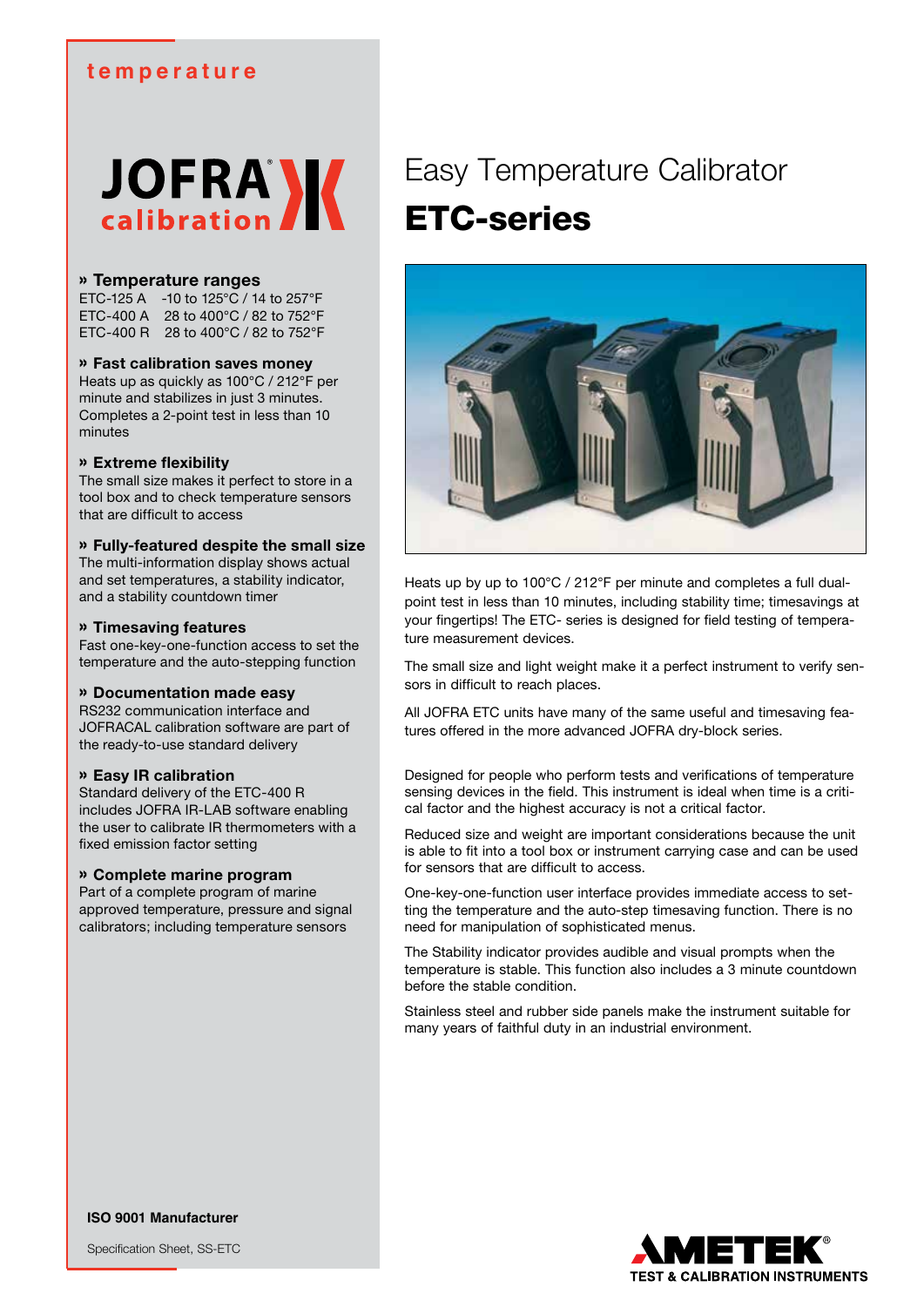

### **ETC-400 R for infrared thermometers**

The ETC-400 R is designed for optimum speed in connection with calibration of infrared thermometers. The 36 mm target provides the optimum size for reliable calibration of infrared thermometers in the process industry as it is designed for high accuracy and long-term stability while maintaining speed.

With regard to the coating of the target it has been especially designed for space technology applications, which secure long time performance under high temperature influence. In combination with the shape of the target it ensures the emissivity of 0.96.

If higher accuracy is required, and for recalibration, a 3 mm external JOFRA STS reference probe can be placed under the surface of the target.



### **Super fast heating - ETC-400 A dry-block**

The ETC-400 A is designed for optimum speed. The heating block is built around a highly efficient heating element. The insertion holes for the temperature device under test are located around this element. To reduce mass and increase effectiveness, there is no removable insertion tube; the holes are drilled directly into the block. The minimal mass offers an extremely fast heating and cooling time. The different layouts also make it possible to use an external JOFRA STS reference probe during the calibration. Choose the combination of holes that best suits your needs from our various design combinations.

If your application requires a dry-block that can handle large sensors or more than one sensor at a time, we offer several other JOFRA dry-block calibrators that can meet your needs.

### **Cooling and heating - ETC-125 A dry-block**

The ETC-125 A is a simple yet effective tool for verifying temperature instruments that also require references below ambient temperatures: e.g. air-conditioning and cold counters. The predrilled holes allow the use of an insertion tube in the largest bore. This increases the flexibility to match many sensor-under-test sizes.

### **Easy-to-use, intuitive operation**

All instrument controls are accessed directly from the front panel. The main functions on the ETC series are designed with one-key-one-function logic. This means that there are no difficult multiple keystrokes to remember to access primary functions. The easy-to-read, backlit display features dedicated icons, which help in identifying instrument conditions and operational steps.



### **Set temperature**

The ''Up'' and ''Down'' arrow keys allow the user to set the exact temperature desired with a resolution of 0.1°C or °F.

### **Instrument setups**

The ETC-series stores the complete instrument setup, including: engineering units, stability criteria, resolution, auto-step settings, and maximum temperature.

### **Stability indicator**

The bold checkmark on the display indicates that the calibrator has reached the desired set temperature and is stable. The operator may change the stability criteria and establish a greater level of confidence in the calibration results as desired. A convenient countdown timer is activated three minutes before the unit reaches stability. This prompts you to be prepared to record results.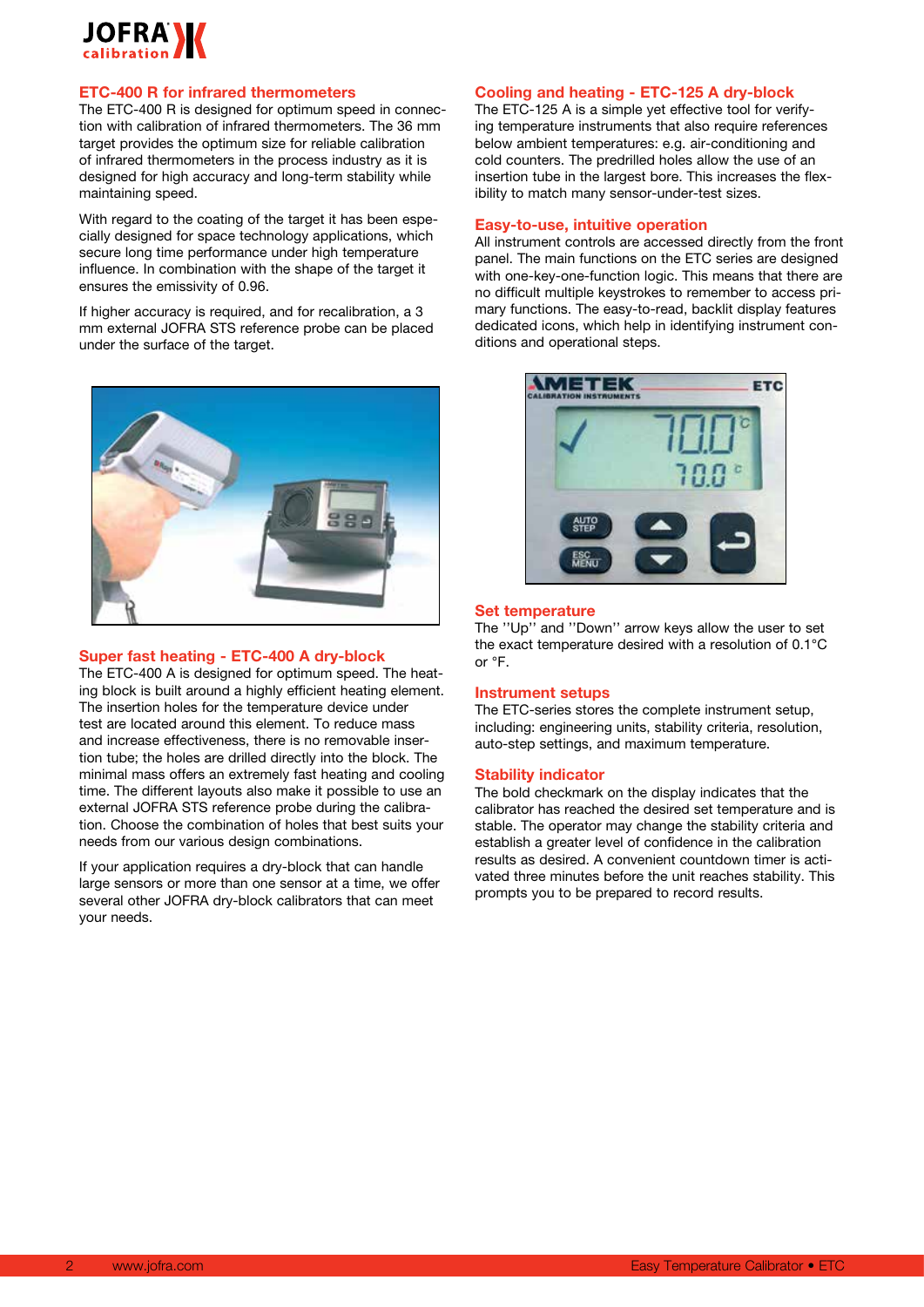

### **Auto-stepping**

This feature saves time. The operator may stay in the control room, or another remote location, monitoring the output from the sensor-under-test while the ETC- series calibrator is placed in the process and automatically changes the temperature using a programmed step value and rate. Up to 9 different temperature steps may be programmed, including the hold time for each step. This feature is also ideal for burning-in new sensors prior to installation; this minimizes initial drift and allows for initial testing. It is also useful for testing temperature data loggers.



### **Maximum temperature**

From the setup menu, you can select a lower maximum temperature limit for the calibrator. This function prevents damage to the sensor-under-test caused by the application of excessive temperatures.

### **Re-calibration/adjustments made easy**

The ETC- series has a very easy and straightforward procedure for re-calibration/adjustment. There is no need for a screwdriver or PC software. The only thing you need is a reliable reference thermometer. Place the probe in the calibrator and follow the instructions on the display.



*Use the ETC calibrator with JOFRACAL calibration software*

### **JOFRA IR-LAB software for the ETC-400 R**

As an extra feature the ETC-400 R will be delivered with a small mathematical program, which will constitute a powerful tool together with the calibrator. The program enables you to calculate at which temperatures you need to calibrate, if your IR thermometer is either locked to a fixed emission factor or if you just want to calibrate your thermometer at a certain emission factor. The program facilitates the whole issue of correcting settings of emission factors and temperatures.

The calibration surface of the JOFRA ETC-400 R IR calibrator has an emission factor of 0,96. If your IR-thermometer is using a different emission factor than 0.96, the result will be a faulty temperature reading on your IR thermometer. However if your IR thermometer is using an emission factor of 0.95 or 0.98 – a helpfull diagram is part of the standard delivery.

Example: Your thermometer is locked to an emission factor of 0,98 and you have set the JOFRA ETC-400 R to 300°C. The diagram indicates that 3,9°C must be subtracted from the calibrator temperature, to obtain the "true" IR thermometer reading (296,1°C).

If you are working with IR thermometers where the emission factor is different than 0.95, 0.96 or 0.98, or other parameters differ from "standard", use the PC program JOFRA IR-Lab. The JOFRA IR-Lab program allows you to type in various emission factors, in order to get a "true" temperature readout on your thermometer or the other way around - what is the true surface temperature of the calibrator. But the IR-Lab will do more than that; it allows you to calculate "true" temperatures in simulated surroundings that approximate your actual test environments.

### **Calibration of up to 24 sensors with JOFRA ASM**

Using the JOFRA ETC series together with the ASM Advanced Signal Multi-scanner offers a great time-saving automatic solution to calibrate multiple temperature sensors at the same time.

The ASM series is an eight channel scanner controlled by JOFRACAL software on a PC. Up to 3 ASM units can be stacked to calibrate up to 24 sensors at the same time. It can handle signals from 2-, 3- and 4 wire RTD's, TC's, transmitters, thermisters, temperature switches and voltage.

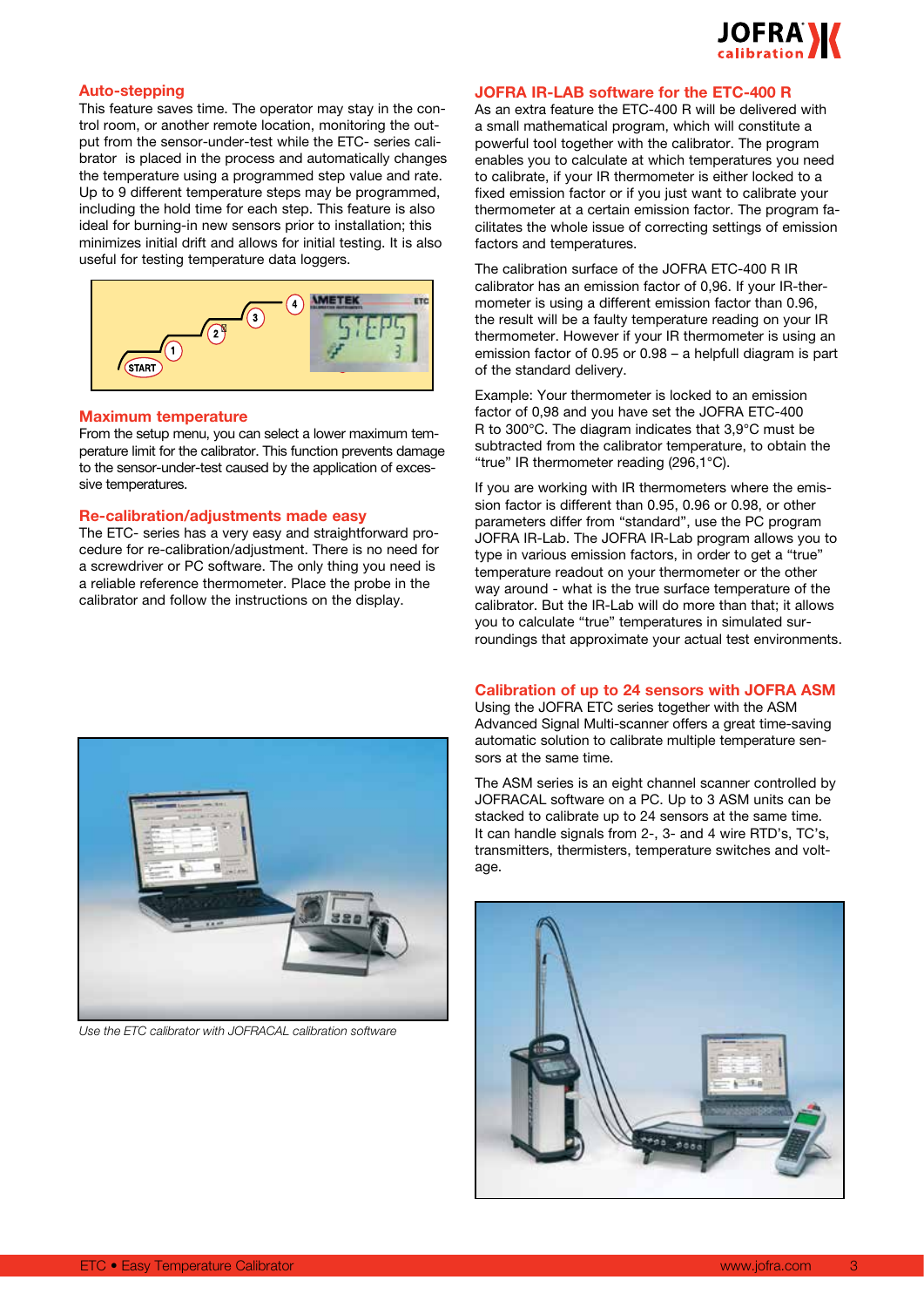

### JOFRACAL CALIBRATION SOFTWARE

JOFRACAL calibration software ensures easy calibration of RTD´s, thermocouples, transmitters, thermoswithes, pressure gauges and pressure switches. JOFRACAL can be used with JOFRA DPC-500, APC, CPC and IPI pressure calibrators, all JOFRA temperature calibrators, as well as JOFRA AMC900, ASC300 multi signal calibrator and ASM-800 signal multi scanner.

|                 | <b>Solar M Text</b> | я                            |                       |   |               |
|-----------------|---------------------|------------------------------|-----------------------|---|---------------|
|                 |                     | <b>Ise</b>                   | 3,646.6               | ш |               |
| <b>CASH</b>     | To Consumer \$100   | DOM:A                        | <b>HYMEANA</b>        | ä | <b>East H</b> |
| ٠               | <b>Back on</b>      |                              |                       | ヨ |               |
| <b>Like and</b> | $\cdots$            | <b><i><u>STORICA</u></i></b> | <b><i>INSURED</i></b> | 註 | E             |
| hai aman        | <b>LIFE NO.</b>     | <b>POST</b>                  | <b>M4 MF</b>          | 退 |               |
|                 | Eatlied HCHL        | ACC: TOP                     | <b>Big Walk</b>       | 山 | 遥<br>з        |

JOFRACAL calibration software may also be used for manual calibrations, as it can be set up to accept manual entry of calibration data together with other liquid baths, ice points or dry-block heat sources.

The calibration data collected may be stored on a PC for later recall or analysis. The calibrator stores the calibration procedure and may be taken out to the process site without using a personal computer.

Once all calibrations are completed, the data may be uploaded to the JOFRACAL calibration software for postprocessing and printing of certificates. The calibration data collected may be stored on the personal computer for later recall or analysis.

The JOFRACAL temperature calibration software may be donwloaded at www.jofra.com



### **JOFRACAL software**

Minimum hardware requirements for JOFRACAL calibration software.

- $\bullet$  INTEL<sup>TM</sup> 486 processor
- $(PENTIUM<sup>TM</sup> 800 MHz$  recommended)
- 32 MB RAM (64 MB recommended)
- 80 MB free disk space on hard disk prior to installation
- Standard VGA (800 x 600, 16 colors) compatible screen
- $(1024 \times 786, 256$  colors recommended)
- CD-ROM drive for installation of the program
- 1 free RS232 serial port

### STANDARD DELIVERY

- JOFRA ETC dry-block calibrator
- Traceable calibration certificate temperature performance
- JOFRACAL calibration software
- User and reference manual
- Mains power cable
- Shoulder strap
- RS232 cable
- $1 \times$  predrilled insertion tube (ETC-125 A only)
- Tool for insertion tubes (ETC-125 A only)
- Carrying case (ETC-400 R only) 1)
- JOFRA IR-LAB calibration software (ETC-400 R only)
- Emissivity table (ETC-400 R only)

1) The ETC-400 R is delivered with a carrying case as standard because it is important to keep dust away from the surface of the target on the ETC-400 R. The reason being that a clean surface is important to keep the emissivity and thereby the accuracy. The carrying case is optional for ETC-400 A and ETC-125 A.

### ACCESSORIES

| 122832 | Cleaning Brushes - 4 mm - Package of 3 pcs   |
|--------|----------------------------------------------|
| 60F174 | Cleaning Brushes - 6 mm - Package of 3 pcs   |
| 122822 | Cleaning Brushes - 8 mm - Package of 3 pcs   |
| 125002 | Edgeport Converter with 4 pcs of RS232 ports |
| 124094 | Carrying Case for ETC Series                 |

### **Carrying case (Optional for ETC-125/400 A) - 124094**

The optional protective carrying case ensures safe transportation and storage of the instrument and all associated equipment.

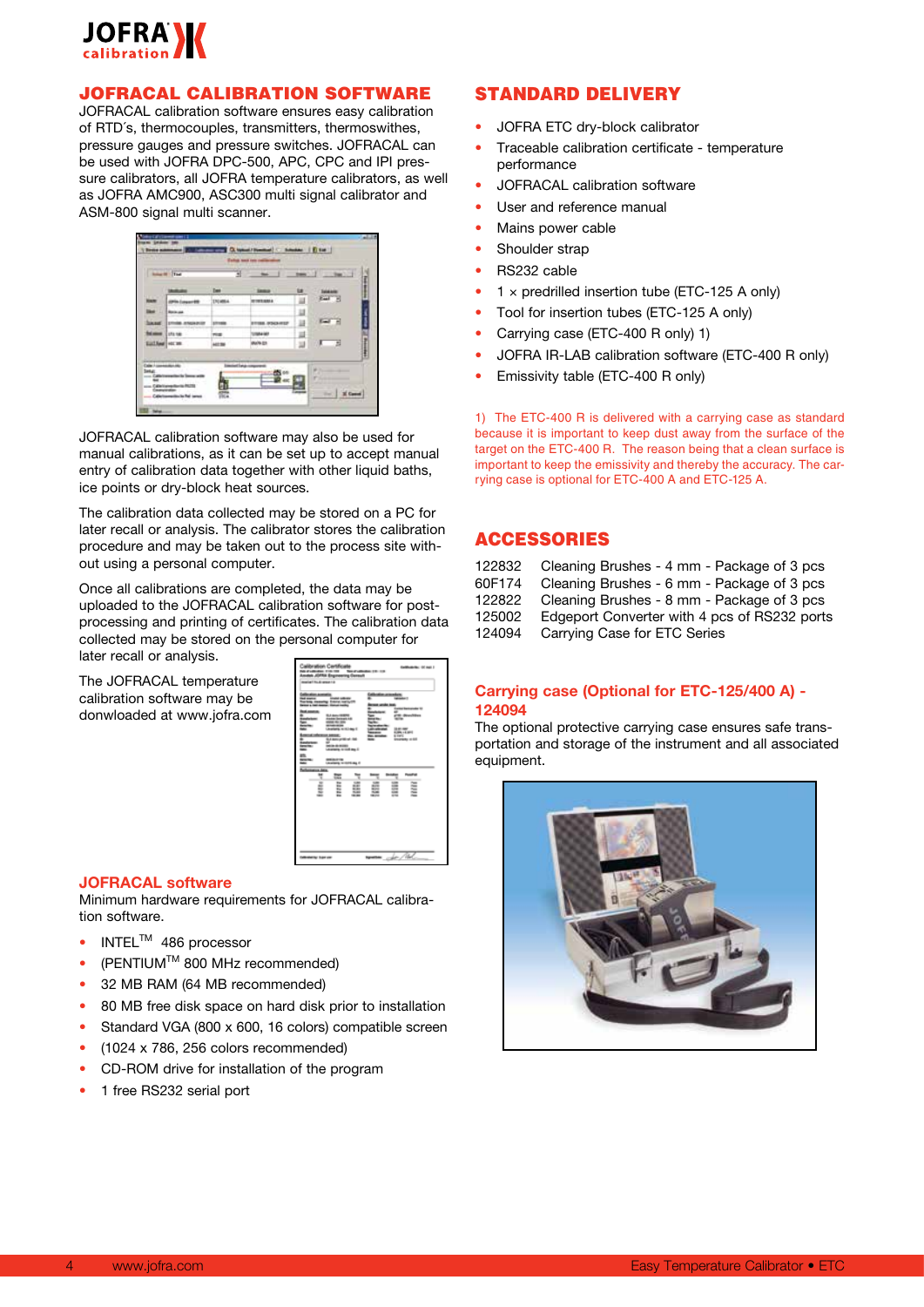

### FUNCTIONAL SPECIFICATIONS

### **Temperature range @ ambient temp. 23°C / 73°F**

### ETC-125 A

Maximum........................................................125°C / 257°F Minimum @ ambient temp. 0°C / 32°F ........... -18°C / -0°F Minimum @ ambient temp. 23°C / 73°F ............-10°C /14°F Minimum @ ambient temp. 40°C / 104°F............ 6°C / 43°F ETC-400 A ......................28 to 400°C / 82 to 752°F@ 23°C ETC-400 R ......................28 to 400°C / 82 to 752°F@ 23°C

### **Resolution (user-selectable)**

| Selectable |  |  |  |  |  |
|------------|--|--|--|--|--|
|------------|--|--|--|--|--|

### **Heating time**

| <b>ETC-125 A</b> |  |
|------------------|--|
|                  |  |
|                  |  |
|                  |  |
| $ETC-400 A/R$    |  |

### **Cooling time**

| <b>ETC-125 A</b> |  |  |
|------------------|--|--|
|------------------|--|--|

| FTC-400 A |  |
|-----------|--|

| --------- |  |
|-----------|--|
|           |  |
|           |  |

| ETC-400 R                   |
|-----------------------------|
| 400 to 200°C / 752 to 392°F |

### **Stability**

Measured after the stability indicator has been on for 10 minutes. Measuring time is 30 minutes.

### **Time to stability (approximate)**

|--|--|--|

### **Accuracy**

| ETC-400 R incl. emissivity |  |
|----------------------------|--|

.....................................±0.4% rdg ±1°C / ±0.4% rdg. ±1.8°F

- 1) Specification when using the internal reference. (Load 4 mm OD reference probe in the center of the insert).
- 2) Specification when using the internal reference. (Load 3 mm OD reference probe).

### **Immersion depth**

| ETC-125 A (insulation included)  110 mm / 4.3 in |  |  |
|--------------------------------------------------|--|--|
|                                                  |  |  |

### **Mains specifications**

| Voltage ETC-125 A Multivoltage 115VAC and 230VAC   |  |
|----------------------------------------------------|--|
|                                                    |  |
| Voltage ETC-400 A/R  115V(90-127) or 230V(180-254) |  |
|                                                    |  |
|                                                    |  |
|                                                    |  |
| Power consumption (max.) ETC-400 A/R 350 W         |  |

### KEY FEATURES

### **Auto stepping**

| Dwell time on each step Programmable |  |
|--------------------------------------|--|

### **Multi-information display**

| Countdown timer before stable 3 minutes |  |
|-----------------------------------------|--|
| TemperatureSET and READ simultaneously  |  |
|                                         |  |
|                                         |  |

### **Training mode (heating/cooling block disabled)**

Simulation of all functions .............................................. Yes Simulating heating and cooling..... Approx. 100° per minute

### **Service facilities**

| Adjustment of the unit from the keypad  Yes        |  |
|----------------------------------------------------|--|
|                                                    |  |
| Other information:  Display serial number,         |  |
| software revision level, and last calibration date |  |

### **Setup facilities**

| Stability criteria:  Extra time before "stable indication" |
|------------------------------------------------------------|
|                                                            |
|                                                            |
|                                                            |
|                                                            |
| Maximum temperature Any value within range                 |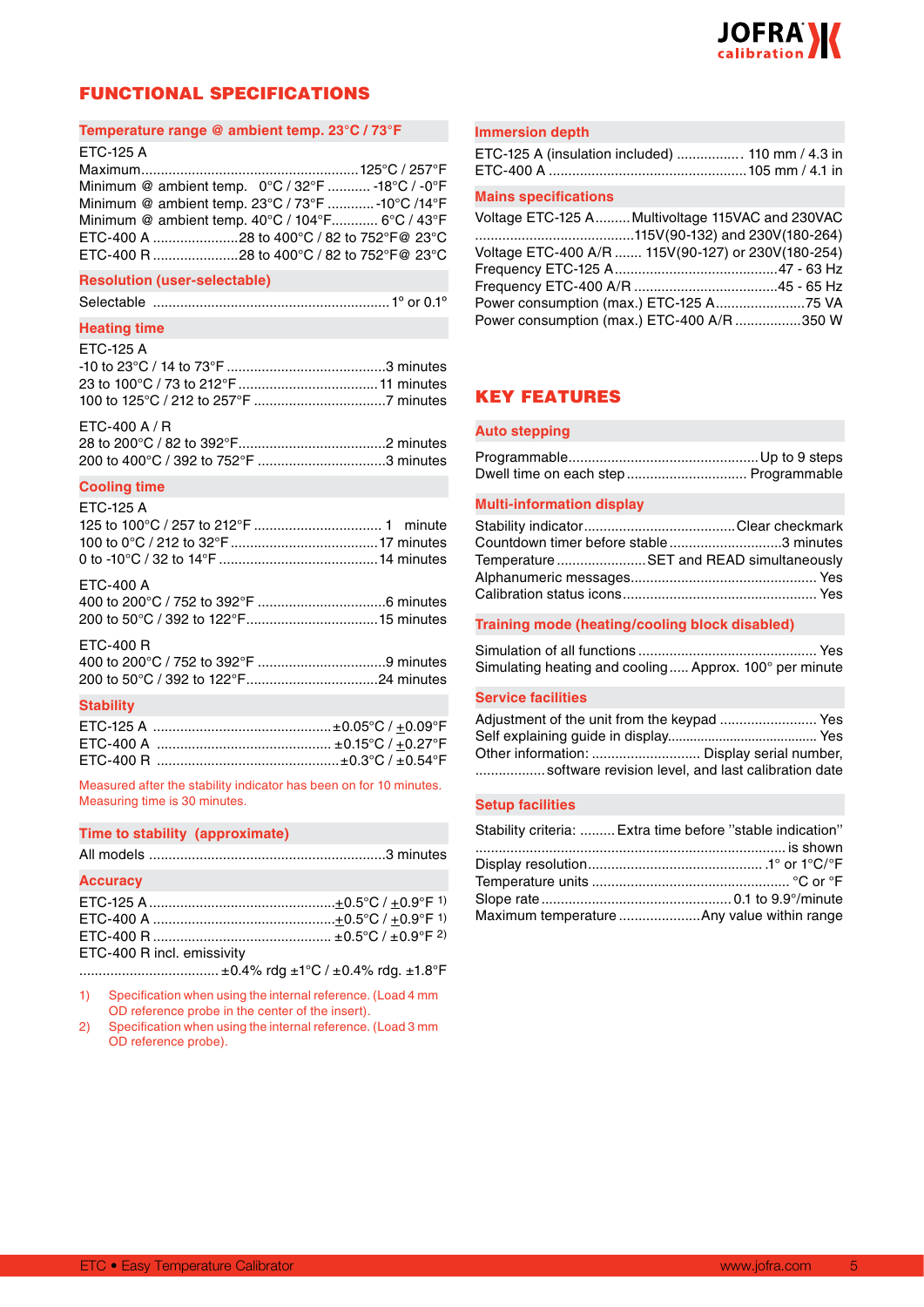## **JOFRA**

### PHYSICAL SPECIFICATIONS

### **Instrument dimensions**

| ETC-125 A, ETC-400 A and ETC-400 R |                                                                                            |
|------------------------------------|--------------------------------------------------------------------------------------------|
|                                    | $L \times W \times H$ : 172 $\times$ 72 $\times$ 182 mm / 6.8 $\times$ 2.8 $\times$ 7.2 in |

### **Instrument weight**

### **Shipping (including shipping cargo box)**

### Size,  $L \times W \times H$ :

| ETC-400 R 425 x 320 x 165 mm / 16.7 x 12.5 x 6.5 in |
|-----------------------------------------------------|

### **Miscellaneous**

| Storage temperature -20 to 50°C / -4 to 122°F |  |
|-----------------------------------------------|--|
|                                               |  |
|                                               |  |
|                                               |  |

### INSERTS FOR ETC SERIES

|                                    |             | <b>Instruments</b> |                  |
|------------------------------------|-------------|--------------------|------------------|
|                                    | <b>Type</b> | ETC-125 A          | <b>ETC-400 A</b> |
| 5-pack, undrilled inserts          | $01 + 02$   | 123939             | N/A              |
| Predrilled insert, metric 8 mm     | 01          | 123938             | N/A              |
| Predrilled insert, imperial 3/8 in | 02          | 124045             | N/A              |





**Metric Type 01 (ETC-125 A)**

**Imperial Type 02 (ETC-125 A)**



**Metric Multi-hole Type 21 (ETC-400 A)**





**Imperial Multi-hole Type 11 (ETC-400 A)**

**Imperial Multi-hole Type 12 (ETC-400 A)**



NOTE: All ETC400 calibrators are with fixed inserts. They can NOT be changed.

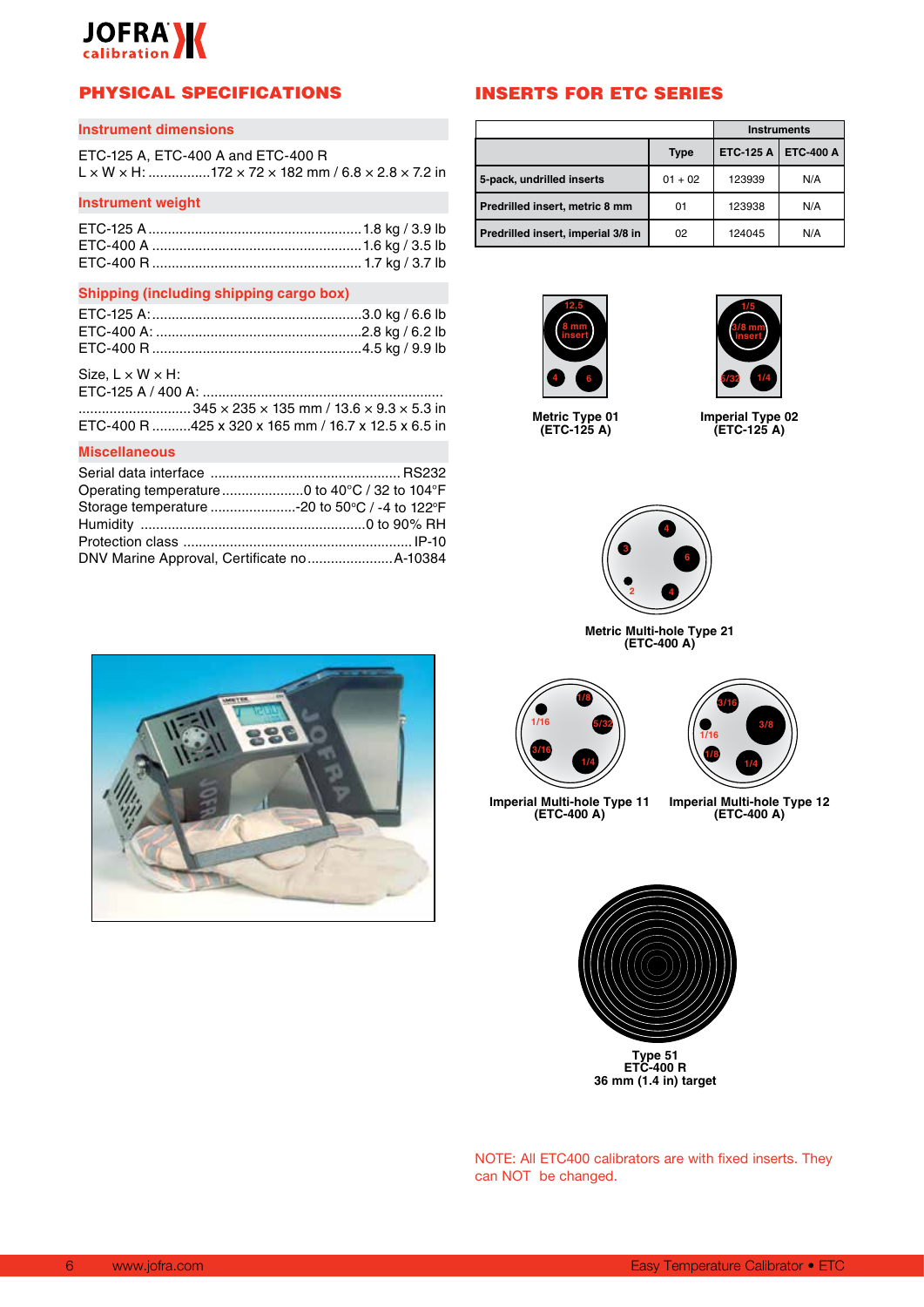

### JOFRA STS-103 B

It is not easy to make a good quality reference probe. The main requirement of a reference probe is stability. This means minimal drift as a function of operating time at the actual temperature. The less the probe drifts, the lower the measurement uncertainty.

Especially for the ETC-400 R calibrator JOFRA has designed a special 3 mm STS reference sensor, the STS-103 B. The sensor can be used as a reference sensor when a higher accuracy is required or for recalibration of the ETC-400 R. Due to the small immersion depth requirement of the sensor it can be placed under the surface of the target.

| Dimensions |     |      |  |
|------------|-----|------|--|
| Ref.       | mm  | inch |  |
|            | 150 | 5.91 |  |
| R          | з   | 0.12 |  |



### ORDERING INFORMATION STS-103 B

| Order no. |     |        | <b>Description</b><br><b>Base model number</b>                                                                                                                                                                                                                                                                  |
|-----------|-----|--------|-----------------------------------------------------------------------------------------------------------------------------------------------------------------------------------------------------------------------------------------------------------------------------------------------------------------|
| STS103    |     |        | Pt100 reference probe, $0^{\circ}$ C to 400 $^{\circ}$ C                                                                                                                                                                                                                                                        |
|           | в   |        | Diameter of the probe<br>Overall diameter 3 mm                                                                                                                                                                                                                                                                  |
|           | 150 |        | Shape and length<br>Straight probe, 150 mm (5.9 in)                                                                                                                                                                                                                                                             |
|           |     | в<br>C | Cable length and termination<br>A Cable $0.5$ m $(1.6$ ft.) + LEMO connector<br>Cable 2 m (6.6 ft.) + LEMO connector<br>Cable 2 m (6.6 ft.) + Banana plug connectors                                                                                                                                            |
|           |     |        | <b>Calibration certificate</b><br>H Accredited calibration certificate (standard)<br>F NPL traceable calibration certificate<br>G NIST traceable calibration certificate<br>No certificate - Annealed only<br>(Useless without calibration certificate /<br>co-efficients)<br>S Special calibration certificate |

### **STS103B150AH Sample order number**

 Reference Pt100 150 mm., cable length 0.5 m (1.6 ft.) with LEMO termination and accredited certificate

### SPECIFICATIONS STS-103 B

### **Temperature range**

| All probes -50 to 400°C / -58 to 752°F |  |  |  |  |
|----------------------------------------|--|--|--|--|
|----------------------------------------|--|--|--|--|

### **Accuracy**

Hysteresis<sup>1)</sup> @0°C / 32°F................................0.01°C / 0.02°F Long term stability 2) @0°C / 32°F..... typ. 0.014°C / 0.025°F Repeatability 1)........................................ 0.005°C / 0.009°F Note 1: When used in the range -45 to 400°C / -49 to 752°F. Note 2: When exposed to 400°C / 752°F for 100 h. Stability will depend on actual use of the sensor.

### **Sensing element**

### **Minimum immersion depth**

STS-103 B (3 mm / 0.12 in): ..........................40 mm / 1.6 in

### **Self-heating effect**

0.06°C/mW / 0.108°F/mW

### **Response time**

Liquid in motion v=0.4m/s.

| <b>Electrical connections</b> |
|-------------------------------|
|                               |

### **Insulation resistance**

### **Outer tube**

Inconel 600

### **Operating conditions**

| (Probe, connection, and cable) Max. 70°C / 158°F |
|--------------------------------------------------|
| Storage temperature -20 to 70°C / -4 to 158°F    |
|                                                  |
| Protection class (connectors)  DIN 40050 IP-50   |

### **Shipping dimensions - including carrying case**

L x W x H.............. 750 x 140 x 140 mm / 29.5 x 5.5 x 5.5 in

**Shipping weight including packing**

### STANDARD DELIVERY

- JOFRA STS-103 B probe
- Cable according to order number
- Accredited certificate, points: -45, -20, 0, 50, 100, 200, 400°C
- Plastic carrying case with foam insert
- User manual